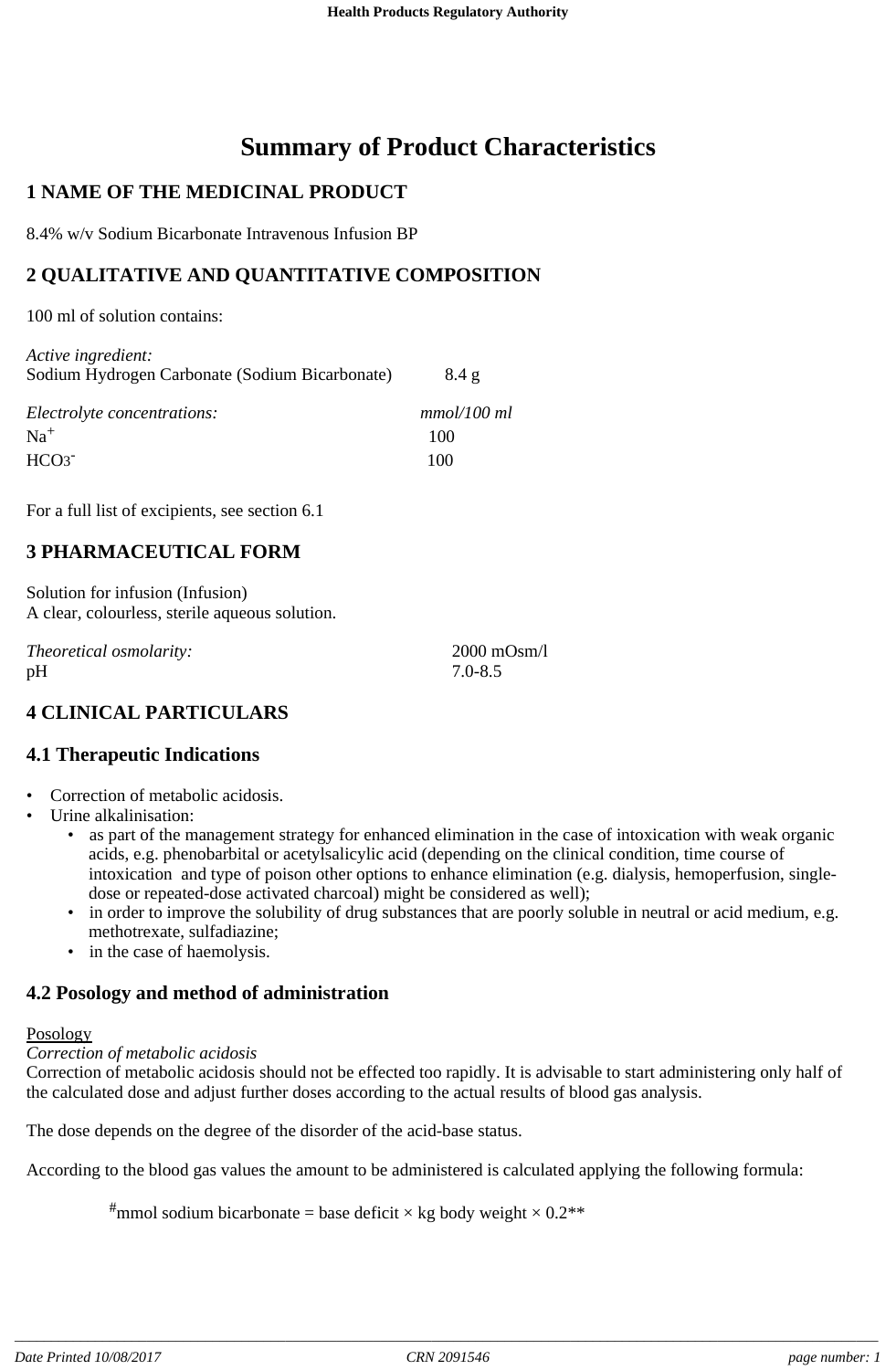\*\*(The factor 0.2 corresponds to the proportion of the extracellular fluid in relation to total body weight.).

### Example:

If in a patient of 70 kg bodyweight the base deficit is 5 mmol/l, then

5 x 70 x 0.23 = 70mmol of sodium bicarbonate ( $\triangle$  70 ml of 8.4 % w/v Sodium Bicarbonate Intravenous Infusion BP) are to be given.

*Maximum daily dose:* According to the correction requirements.

*Maximum infusion rate:*

Up to 1.5 mmol of sodium bicarbonate per kg body weight per hour.

### *Paediatric population*

The dosage has to be adjusted individually. The first dose can be up to 1 mmol/kg body weight, administered by slow intravenous infusion.

In infants (including newborn infants) and toddlers, the daily dose should not exceed 5 mmol per kg body weight per day, administered by slow intravenous infusion. 4.2% w/v (or less concentrated) sodium bicarbonate solutions should be preferred (see also section 4.4).

#### *Urine alkalinisation*

For urine alkalinisation the dose is adjusted according to the desired pH of the urine and administration should be accompanied by monitoring of the acid-base balance, the water balance and the electrolyte balance. Care should be taken not to exceed the maximum infusion rate stated above. In haemodynamically stable adults and children urine alkalinisation may be achieved with a bolus of 1-2 mmol sodium bicarbonate per kg body weight, followed by an infusion of 132 mmol sodium bicarbonate in 1 litre of glucose 5% in water, with a flow rate of 1.5-2 times the maintenance fluid rate. Urine pH should not exceed 8.5.

### **Method and route of administration**

Intravenous use. For central venous infusion only.

### **4.3 Contraindications**

- Hypersensitivity to the active substance or to any of the excipients listed in section 6.1
- Respiratory or metabolic alkalosis
- Hypoventilation
- Hypernatraemia
- Hypokalaemia
- Excessive chloride loss

### **4.4 Special warnings and precautions for use**

### *General*

Sodium Bicarbonate should not be administered in the following situations unless it has been established that its expected benefits clearly outweigh potential risks:

- respiratory acidosis
- hypocalcaemia
- increased serum osmolarity,
- further in all situations where sodium intake must be restricted like cardiac insufficiency, oedema, hypertension, eclampsia, severe kidney insufficiency.

When respiratory acidosis is concomitant with metabolic acidosis, both pulmonary ventilation and perfusion must be adequately supported to ensure adequate elimination of excess  $CO<sub>2</sub>$ .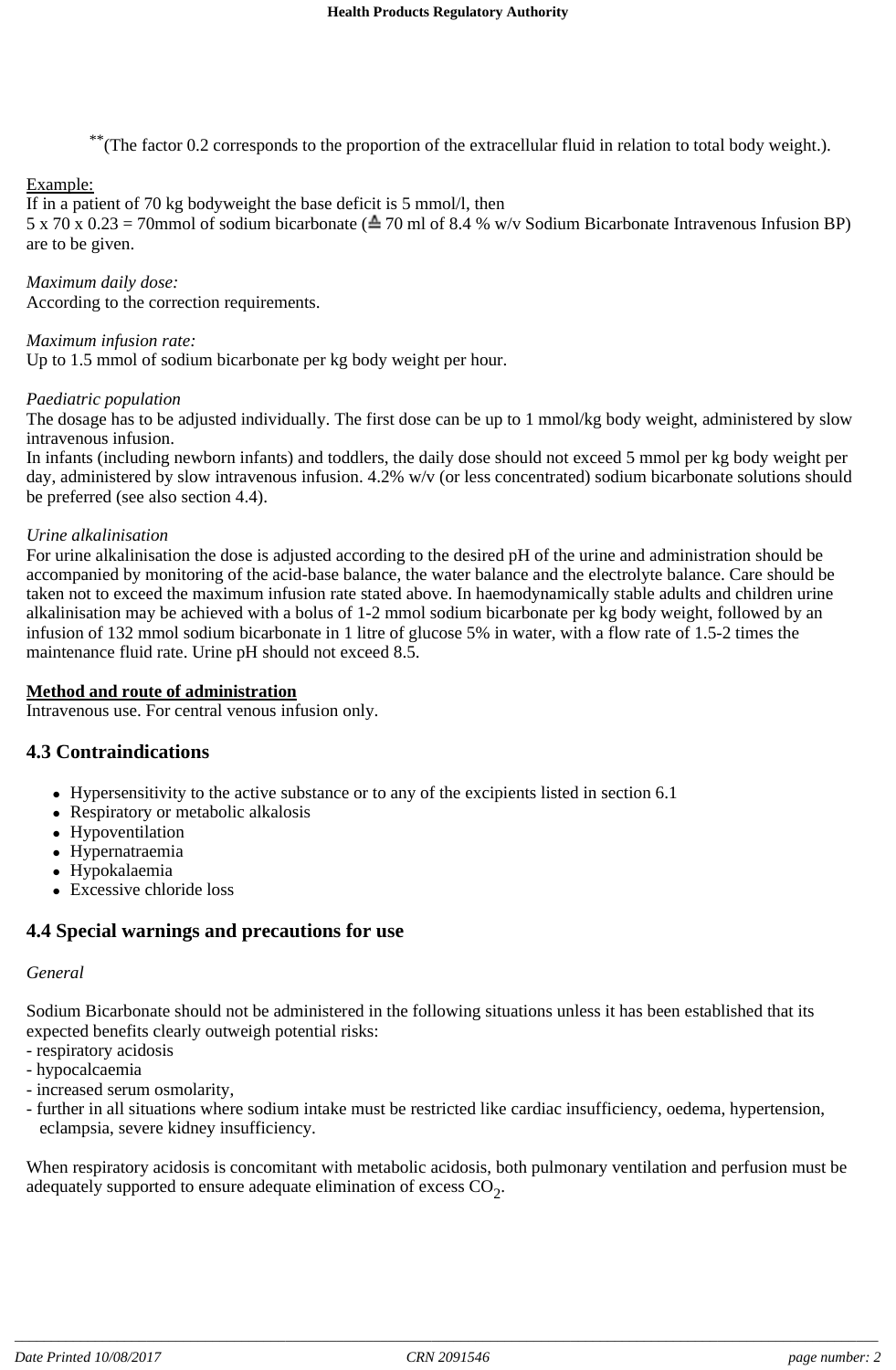Administration of Sodium Bicarbonate may lead to sodium and fluid overload.

Accidental paravenous administration may lead to tissue necrosis.

Patient monitoring should include regular checks of the acid-base balance, the serum electrolyte concentrations and the water balance.

Correction of the acid-base status is always associated with shifts of the electrolyte balance. In particular, the potassium balance is affected. Alkalinisation or correction of acidosis promote the potassium influx into cells and may therefore lead to hypokalaemia.

Hypokalaemia or hypocalcaemia should be corrected before beginning of the alkalinising therapy.

The effects of bicarbonate on organ function, complication rates and survival in diabetic ketoacidosis, cardiac arrest and lactic acidosis have not been investigated sufficiently. Caution is advised when using sodium bicarbonate in these conditions.

### *Paediatric population*

*Newborn infants, infants and toddlers:* Rapid infusion of hypertonic sodium bicarbonate solutions may produce hypernatraemia, a decrease in cerebrospinal fluid pressure and (in preterm infants) possible intracranial haemorrhage. Do not administer  $> 5$  mmol per kg body weight per day (see also section 4.2).

### **4.5 Interaction with other medicinal products and other forms of interaction**

Urine alkalinisation by sodium bicarbonate increases the elimination rates of acidic drug substances, e.g. acetylsalicylic acid, and decreases the elimination rates of basic drug substances. Sodium bicarbonate may interact with gluco- and mineralocorticoids, androgens and diuretics increasing the potassium excretion.

### **4.6 Fertility, pregnancy and lactation**

### *Pregnancy*

There are no or limited amount of data from the use of sodium bicarbonate in pregnant women. Animal studies are insufficient with respect to reproductive toxicity (see section 5.3.). Sodium bicarbonate should not be used during pregnancy unless the clinical condition of the woman requires treatment with sodium bicarbonate. Bicarbonate readily crosses the placental barrier.

Caution should be exercised in toxaemia of pregnancy due to the high sodium level of the medicinal product (see section 4.4).

### *Breast-feeding*

It is unknown whether sodium bicarbonate/metabolites are excreted in human milk. During breast-feeding the solution should only be given if the benefits clearly outweigh the risks.

*Fertility* No data available.

### **4.7 Effects on ability to drive and use machines**

Sodium Bicarbonate has no or negligible influence on the ability to drive and use machines.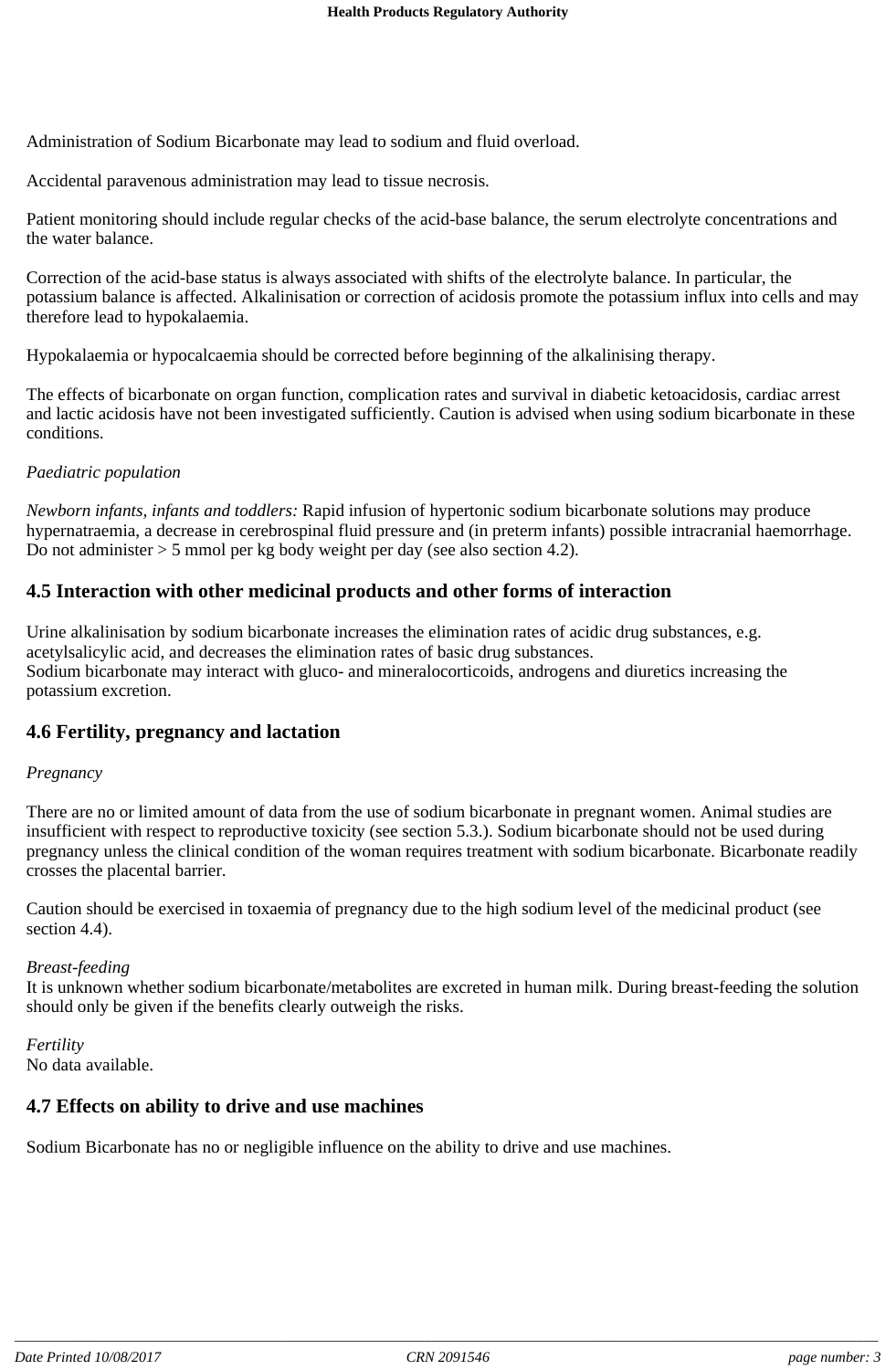# **4.8 Undesirable effects**

Undesirable effects are listed according to their frequencies as follows: Very common ( $\geq 1/10$ ) Common ( $\geq 1/100$  to  $< 1/10$ ) Uncommon ( $\geq 1/1,000$  to  $\lt 1/100$ ) Rare ( $\geq 1/10,000$  to < 1/1,000) Very rare (< 1/10,000) Not known (frequency cannot be estimated from the available data)

### *Metabolism and nutrition disorders*

Not known: Hypernatraemia, serum hyperosmolarity

### Reporting of suspected adverse reactions

Reporting suspected adverse reactions after authorisation of the medicinal product is important. It allows continued monitoring of the benefit/risk balance of the medicinal product. Healthcare professionals are asked to report any suspected adverse reactions via HPRA Pharmacovigilance, Earlsfort Terrace, IRL - Dublin 2; Tel: +353 1 6764971; Fax: +353 1 6762517. Website: www.hpra.ie; E-mail: medsafety@hpra.ie.

### **4.9 Overdose**

### **4.9.1. Symptoms**

Overdose may lead to alkalosis, hypernatraemia, serum hyperosmolarity or hyperhydration. When an acidosis is corrected too rapidly, especially in cases of concomitant ventilatory disorders, the increased liberation of carbon dioxide may transiently aggravate cerebral acidosis.

### **4.9.2. Emergency treatment, antidotes**

Therapy of alkalosis, depending on its severity: Infusion of physiological saline, correction of potassium; in marked alkalosis infusion of arginine hydrochloride or hydrochloric acid. In general the patient should be treated symptomatically and electrolytes and acid-base balance should be monitored.

# **5 PHARMACOLOGICAL PROPERTIES**

# **5.1 Pharmacodynamic properties**

Pharmacotherapeutic group: IV solutions, solutions affecting the electrolyte balance, electrolytes ATC-Code: B05B B01

### *Mechanism of action*

The pharmacological properties of sodium bicarbonate result from its physiological role in the  $HCO3^-/CO_2$  buffer system.

### *Pharmacodynamic effects*

Exogenously administered sodium bicarbonate rapidly absorbs hydrogen ions from the extracellular space and thus leads to a rise of the pH in the organism.

### *Secondary pharmacodynamic effects*

By this buffering process carbon dioxide is produced which is subsequently eliminated via the lungs. Therefore lung function should be unimpaired. Otherwise a marked rise of the  $pCO<sub>2</sub>$  will cause an aggravation of intracellular acidosis.

The raise of the blood pH also affects the electrolyte balance. The cellular potassium uptake is increased so hypokalaemia may be provoked or an existing hypokalaemia may be aggravated. The binding of calcium to plasma proteins is increased so hypocalcaemia may be provoked or an existing hypocalcaemia may be aggravated.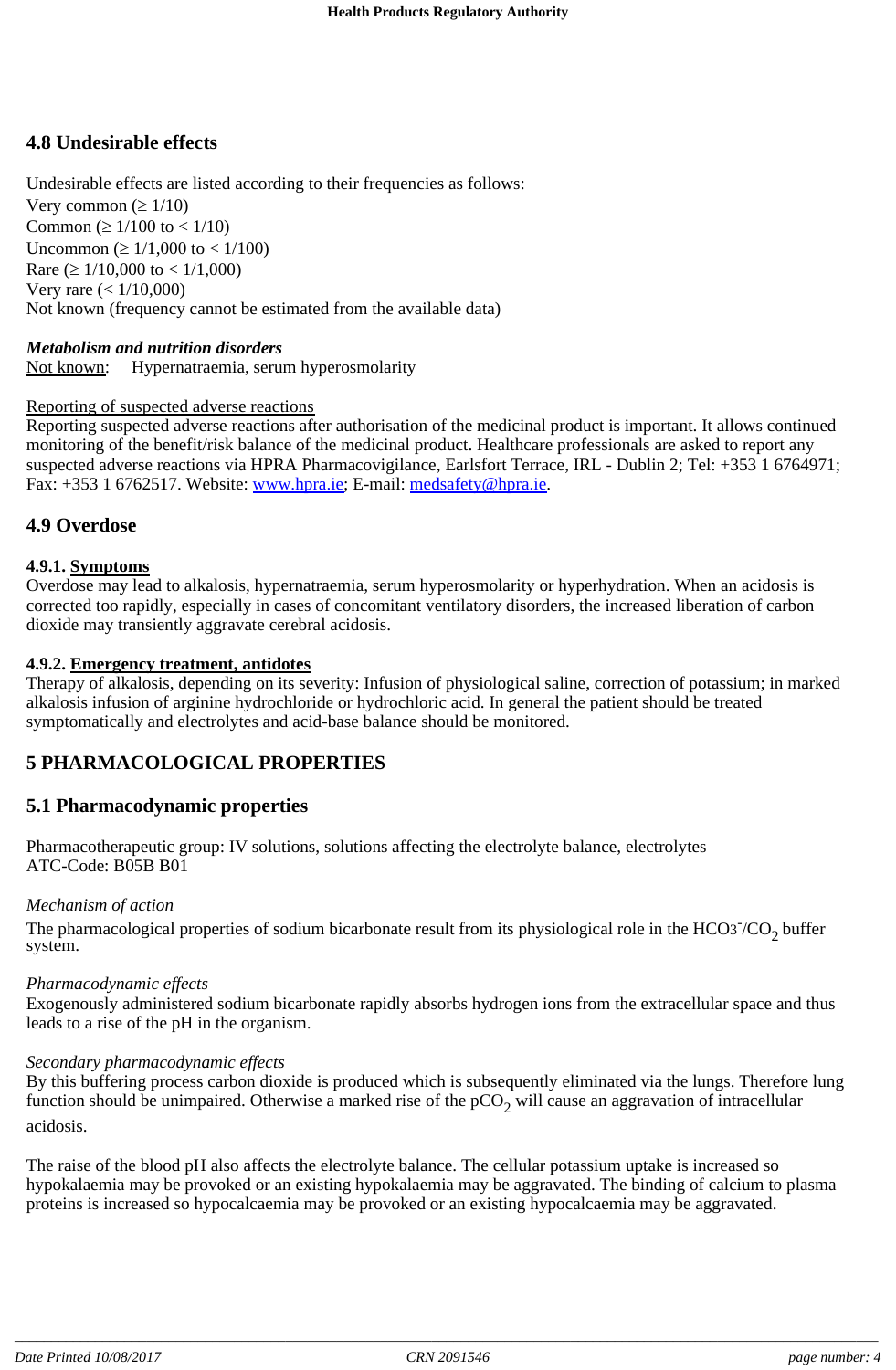# **5.2 Pharmacokinetic properties**

### *Distribution*

Bicarbonate readily passes across the placental barrier but it passes only slowly across the blood-brain barrier.

### *Elimination*

In the kidneys, bicarbonate is filtered in the glomeruli and the major proportion of it is re-absorbed in the tubules. When plasma bicarbonate concentrations rise to above 24 mmol/l, bicarbonate is excreted by the kidneys. Renal bicarbonate reabsorption is reduced under therapy with diuretics of the thiazide group or those acting on the loop of Henle's.

### **5.3 Preclinical safety data**

Non-clinical data reveal no special hazard for humans based on conventional studies of safety pharmacology, repeated dose toxicity, genotoxicity, carcinogenic potential, toxicity to reproduction and development.

# **6 PHARMACEUTICAL PARTICULARS**

### **6.1 List of excipients**

Disodium edetate Water for injections

### **6.2 Incompatibilities**

Due to their alkaline pH, sodium bicarbonate solutions are incompatible with most medicaments. In particular, they must not be administered simultaneously with solutions containing calcium, magnesium or phosphate because of the possibility of precipitation.

# **6.3 Shelf life**

Unopened: 2 years.

*After first opening:* Not applicable, see section 6.6.

*After dilution:* Not applicable, see section 6

# **6.4 Special precautions for storage**

Do not store above  $25^{\circ}$ C. To avoid formation of crystals, do not refrigerate or freeze.

# **6.5 Nature and contents of container**

Infusion bottle of colourless glass (type I according to Ph. Eur.) sealed with an EPDM or bromobutyl rubber stopper.

Contents: 100 ml.

supplied in packs of

 $20 \times 100$  ml